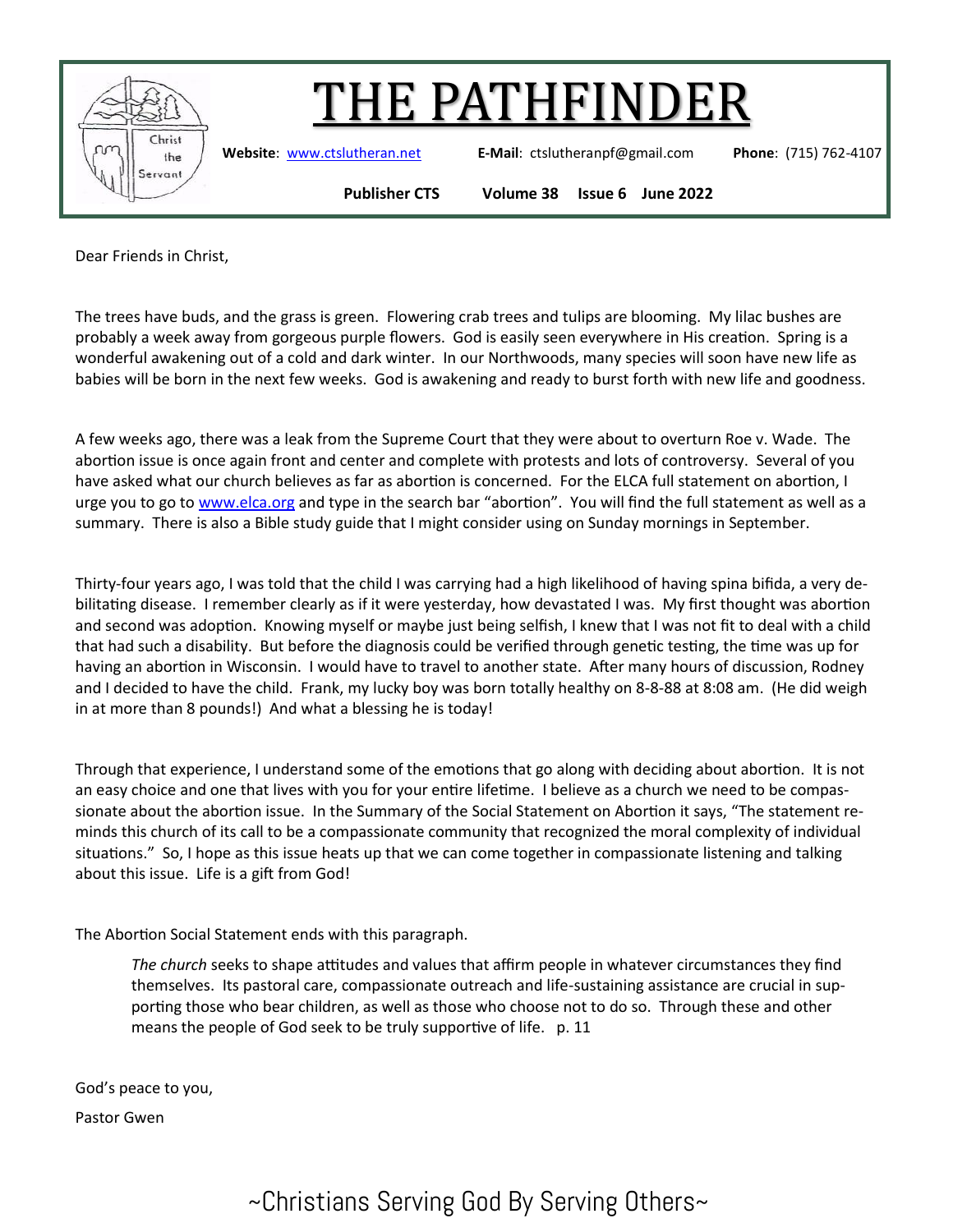

# THE PATHFINDER

**Website**: [www.ctslutheran.net](http://www.ctslutheran.net/) **E-Mail**: ctslutheranpf@gmail.com **Phone**: (715) 762-4107

**Publisher CTS Volume 38 Issue 6 June 2022**



### **June Bible Readings**

#### **June 5th—Day of Pentecost**

First Lessons Acts 2:1-21 Psalm 104:24-34, 35b Second Lesson Romans 8:14-17 Gospel Lesson John 10:22-30

#### **June 12th—Holy Trinity Sunday**

First Lesson Proverbs 8:1-4, 22-31 Psalm 8 Second Lesson Romans 5: 1-5 Gospel Lesson John 16:12-15

#### **June 19th—2nd Sunday of Pentecost**

First Lesson Isaiah 65:1-9 Psalm 22:19-28 Second Lesson Galatians 3: 23-29 Gospel Lesson Luke 8:26-39

#### **June 26th—3rd Sunday after Pentecost**

First Lesson 1 Kings 19:15-16, 19-21 Psalm 16 Second Lesson Galatians 5:1, 13-25 Gospel Lesson Luke 9:51-62



**Therefore confess your sins to one another, and pray for one another, that you may be healed… James 5:16.**

> *Please remember these people and requests in your prayers.*

**Health/Concerns**: Sheila, Cyndi, Bernice, Tim, Jessica, Allen, Bev, Scott and David

**Military:** Anton, Allesa Marrie, and Natalie.

CTS Church Council, Men's Group, WELCA, Quilting Ministry, Adult Bible Studies, CTS Youth, AIDS orphans in Malawi, Hunger and poverty in the world, Ukrainian people and those struggling with the Coronavirus.

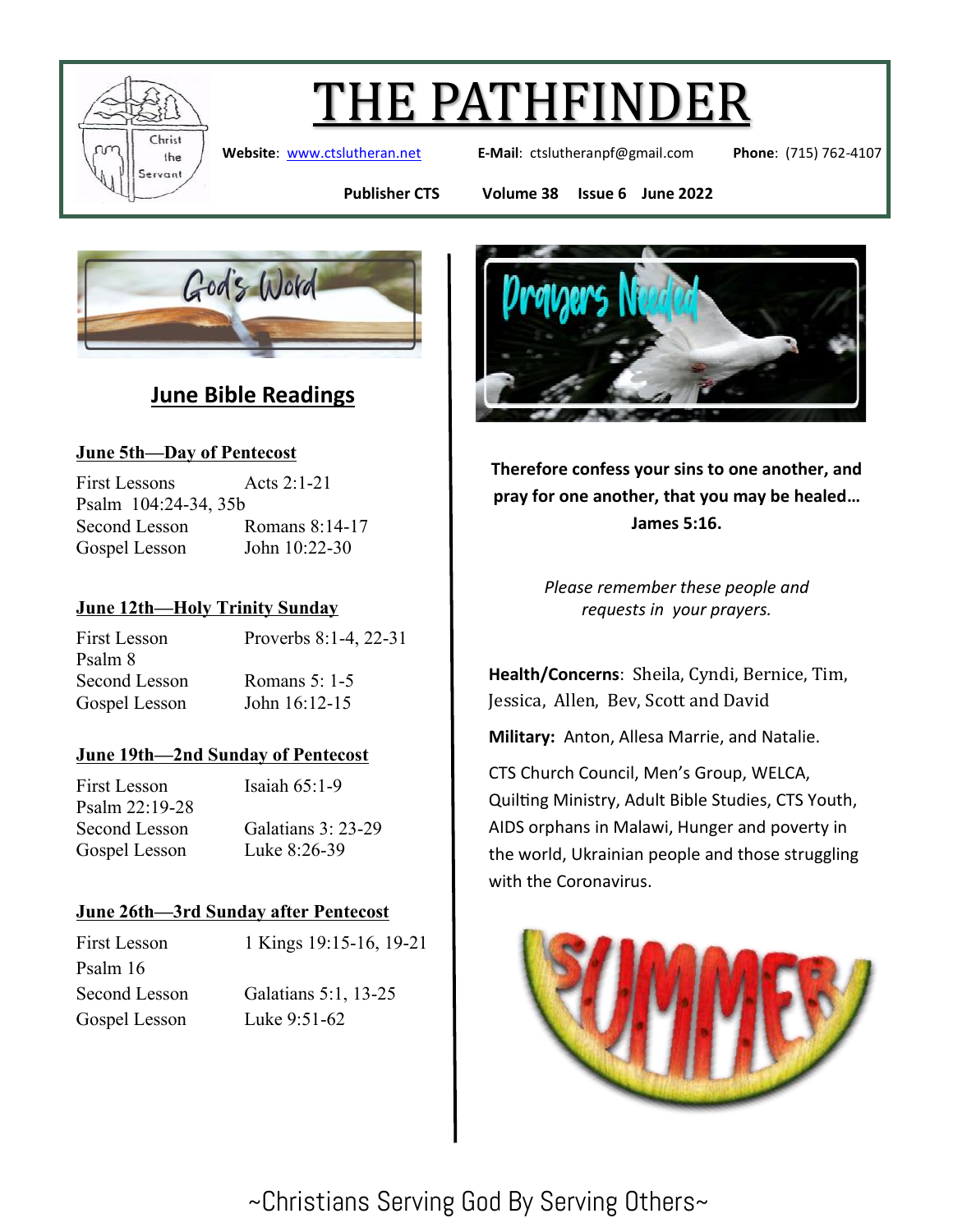

### 'HE PATHFINDER

**Website**: [www.ctslutheran.net](http://www.ctslutheran.net/) **E-Mail**: ctslutheranpf@gmail.com **Phone**: (715) 762-4107

**Publisher CTS Volume 38 Issue 6 June 2022**



#### **Pastor's Office Hours**

| June 6th  | 1:00-4:00 pm |  |
|-----------|--------------|--|
| June 8th  | 2:00-5:30 pm |  |
| June 13th | 1:00-4:00 pm |  |
| June 15th | 2:00-5:30 pm |  |
| June 20th | 1:00-4:00 pm |  |
| June 22nd | 2:00-5:30 pm |  |
| June 27th | 1:00-4:00 pm |  |

#### **Men's Group – Thursday**

June 2nd 5:00 pm –6:00 pm

#### **Women's Group—Tuesday**

| June 7th  |  |
|-----------|--|
| June 14th |  |
| June 21st |  |
| June 28th |  |

10:00 am-2:00 pm 10:00 am-2:00 pm 10:00 am-2:00 pm 10:00 am-2:00 pm

#### **Confirmation—Wednesday**

June 1st 4:00pm-5:00 pm June 8th 4:00pm-5:00 pm June 15th 4:00pm-5:00 pm June 22nd 4:00pm-5:00 pm

From the rising of the sun to its going down the ford's name is to be praised. Psalm 113:3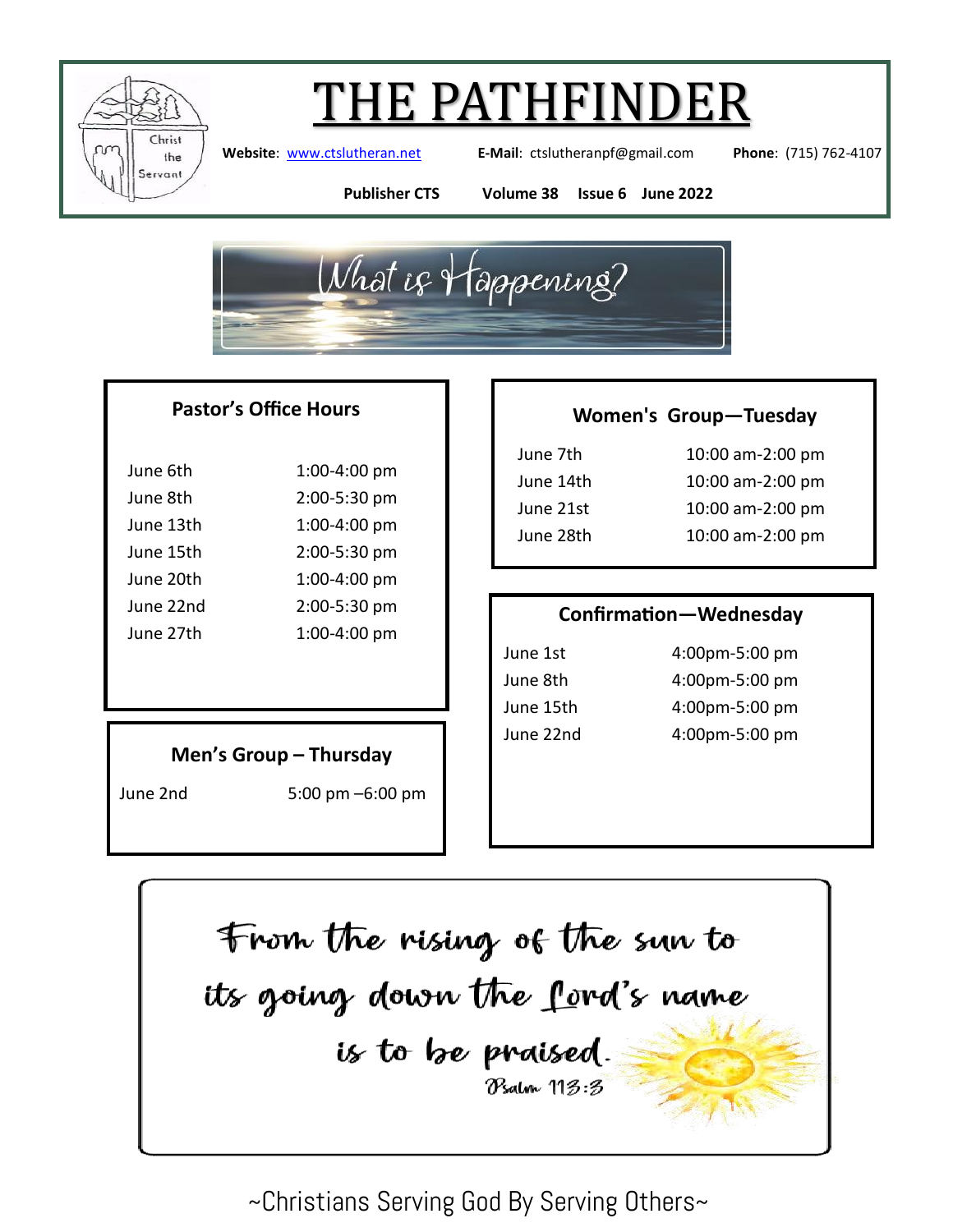

## THE PATHFINDER

**Website**: [www.ctslutheran.net](http://www.ctslutheran.net/) **E-Mail**: ctslutheranpf@gmail.com **Phone**: (715) 762-4107

**Publisher CTS Volume 38 Issue 6 June 2022**



**Bible study**—Bible study continues on Sunday morning at 11:00 am. Please come and join us. Our study on the book of Romans continues but it is never too late to join in the learning. See Pastor Gwen for details.

**Men's Group**—The men's group will meet on June 2nd from 5-6:00PM and take the rest of the summer off. Watch for starting date in September.

**Volunteer Opportunities**—Please sign up on the Opportunities sheet hung near the office. We need assisting ministers, ushers, coffee hour people and altar guild each week. If you have not been and would like to be trained for any or all of these service opportunities, please see Pastor Gwen. We need your help to make our worship experience on Sunday mornings meaningful.

**Farmer's Market—**Farmer's Market will be held in the church parking lot every Wednesday from 2-5:30PM.

**Sacred Music in Sanctuary—** Come join us Wednesday from 2-4PM for Sacred Music in the Sanctuary. Stop in during your lunch, on your way to the farmer's market or on your way home.

AND SUDDENLY THERE CAME FROM **heaven** A SOUND LIKE A MIGHTY RUSHING WIND, AND IT FILLED THE ENTIRE HOUSE WHERE THEY WERE SITTING. AND DIVIDED TONGUES AS OF **five** APPEARED TO THEM AND RESTED ON EACH ONE OF THEM. AND THEY WERE FILLED WITH THE Holy Sport AND BEGAN TO SPEAK IN OTHER TONGUES  $\mathcal P$  pitch  $\mathfrak g$  gave them utterance. AS THE 6 **ACTS 2:2-4**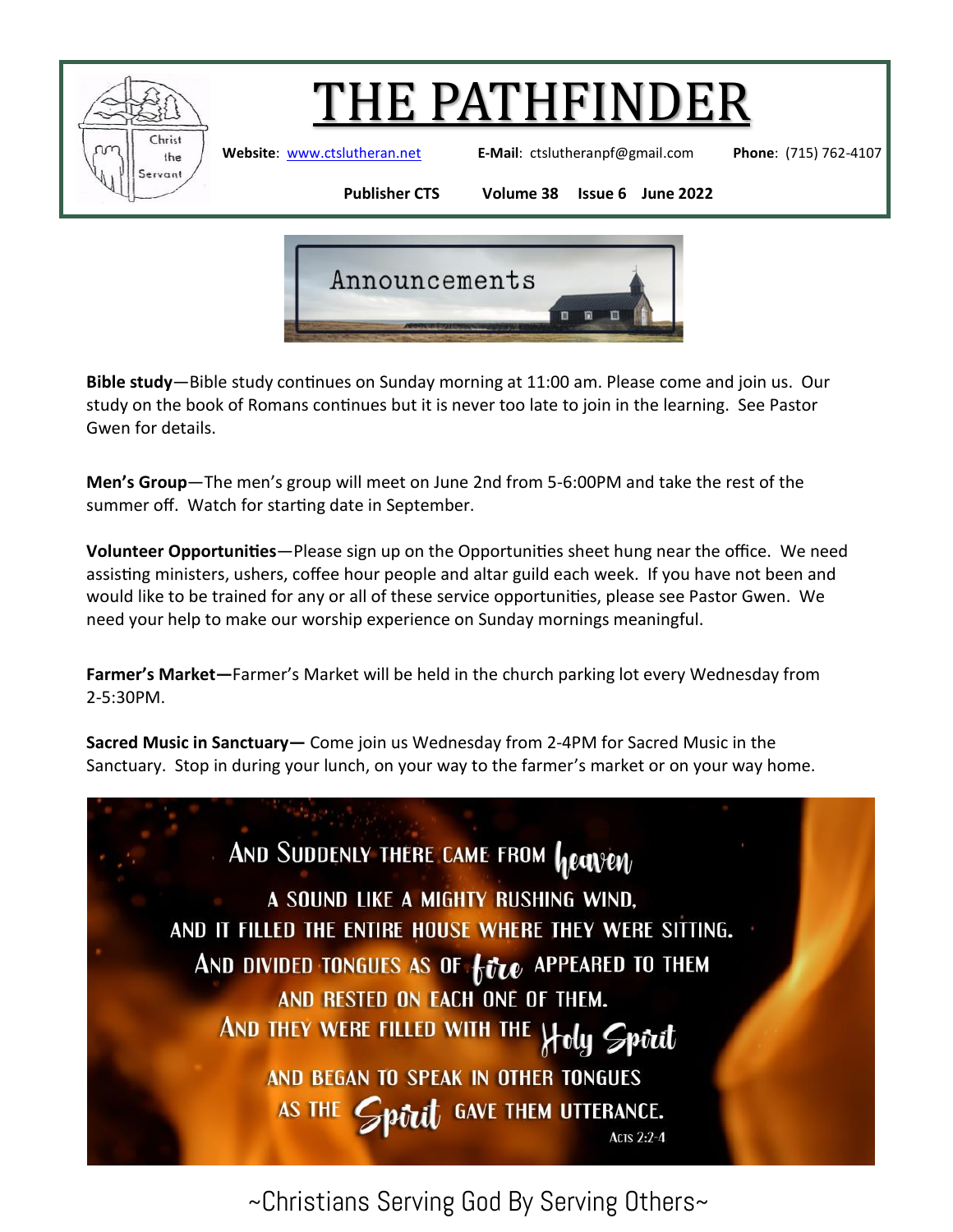

### E PATHFINDE

**Website**: [www.ctslutheran.net](http://www.ctslutheran.net/) **E-Mail**: ctslutheranpf@gmail.com **Phone**: (715) 762-4107

**Publisher CTS Volume 38 Issue 6 June 2022**

Dur Loving Father

GOD TOOK THE STRENGTH OF A MOUNTAIN THE MAJESTY OF A TREE. THE WARMTH OF A SUMMER SUN, AND THE CALM OF A QUIET SEA... THE GENEROUS SOUL OF NATURE & THE COMFORTING ARM OF NIGHT. THE WISDOM OF THE AGES AND THE POWER OF THE EAGLE'S FLIGHT. THE JOY OF THE MORNING IN SPRING & THE FAITH OF THE MUSTARD SEED. THE PATIENCE OF ETERNITY & THE DEPTH OF A FAMILY NEED. THEN GOD (OMBINED THESE QUALITIES. WHEN THERE WAS NOTHING MORE TO ADD. HE KNEW HIS MASTERPIECE WAS COMPLETE. AND SO, HE (ALLED IT...'DAD!'